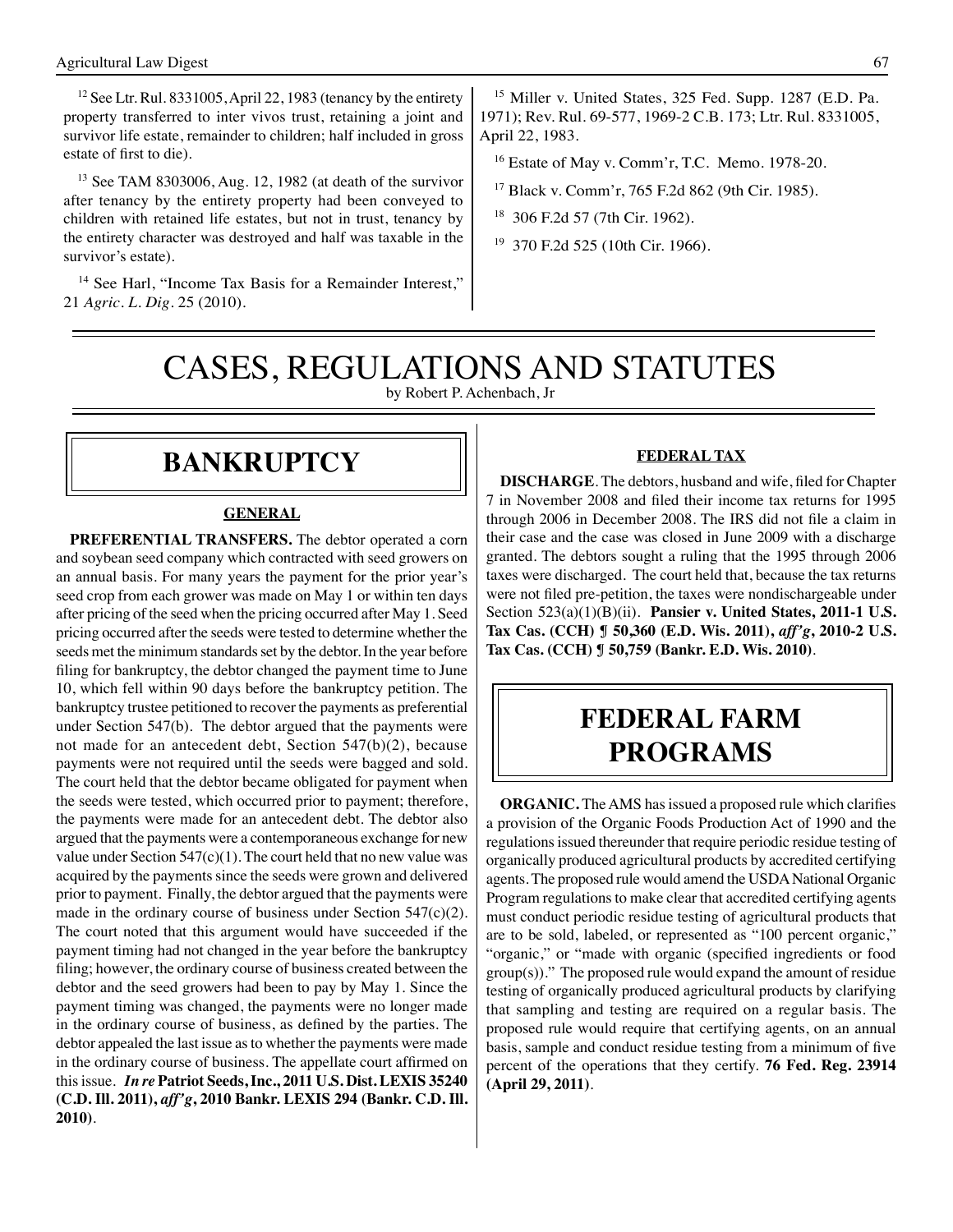## **FEDERAL ESTATE AND GIFT taxation**

**CLAIMS**. Two months before the death of the decedent, a lawsuit was filed by the estate of a former client, alleging legal malpractice, breach of confidence, breach of duty of loyalty, and fraudulent concealment arising out of information given to the IRS by the decedent about the client. The damages requested were \$90 million plus punitive damage. The case was settled for \$250,000 almost three years after the decedent's death. The decedent's estate claimed a \$30 million deduction for the lawsuit but the IRS allowed only a deduction of one dollar. The reports of the valuation experts for both sides varied as to the value of the lawsuit on the date of death. The court held that, under Treas. Reg. § 20.2053-1(b)(3), the claim would be valued for the amount actually paid during the administration of the estate, the \$250,000 settlement. **Estate of Saunders v. Comm'r, 136 T.C. No. 18 (2011)**.

**GROSS ESTATE**. The decedent and pre-deceased spouse had created a family limited partnership funded with marketable securities. At the death of the pre-deceased spouse, the decedent used securities from the spouse's estate and the decedent's own securities to create and fund another family limited partnership. The couple's children and grandchildren were general partners and the children and grandchildren received limited partnership interests. The court held that the partnership interests were included in the decedent's estate because (1) the transfers were not bona fide, arms-length sales, (2) the transfers had no non-tax purpose, (3) the partnership followed no formalities of operation such as records, and (4) the decedent retained control over partnership assets, including using partnership assets to make gifts and the assets were used to pay estate tax and obligations. The court did allow equitable recoupment of capital gains and income taxes paid by the children on partnership transactions which could not be recovered due to refund limitation periods. **Estate of Jorgensen v. Comm'r, 2011-1 U.S. Tax Cas. (CCH) ¶ 60,619 (9th Cir. 2011),** *aff'g***, T.C. Memo. 2009-66**.

As part of a divorce judgment, the decedent's former spouse was required to establish and fund a trust for the decedent's lifetime benefit. Upon the death of the decedent, the decedent had the testamentary power to appoint trust property to the decedent's heirs. The decedent did not exercise this power and the trust property passed to the decedent's surviving issue per stirpes. The decedent had no power to otherwise amend or revoke the trust. The IRS ruled the funding of the trust constituted a transfer for full and adequate consideration because it was made pursuant to the divorce decree. In addition, the transfer of the remainder interest to the decedent's heir was made by the former spouse and not the decedent. Finally, the IRS ruled that the trust property was not includible in the decedent's gross estate. **Ltr. Rul. 201116006, Dec. 27, 2010**.

**INCOME IN RESPECT OF DECEDENT**. The taxpayer was

disabled and entitled to received public benefits. The taxpayer's parent died and the taxpayer was a beneficiary of an IRA owned by the parent. The taxpayer transferred the taxpayer's share of the IRA to a special needs trust which provided that the trustee had the discretion to distribute trust income and principal except that any distribution could not cause a decrease of public benefit payments. The remainder of the trust passed to the state in reimbursement for the disability payments. The IRS ruled that the taxpayer was considered the owner of the trust; therefore, the IRA proceeds were deemed a sale to the trust and would not be income in respect of decedent under I.R.C. § 691. **Ltr. Rul. 201116005, Dec. 15, 2010**.

**TRUSTS**. The taxpayer had established a revocable trust and amended the trust to provide that, on the death of the taxpayer, the trust would be split into a QTIP marital trust and a charitable remainder unitrust (CRUT). The QTIP trust allowed the trustee to move trust property between two funds. The IRS ruled that this provision did not disqualify the trust as QTIP because the surviving spouse would continue to have the same interest in both funds of the trust. The IRS ruled that the CRUT was qualified even though the trustee had (1) the discretion to pay the annual unitrust payment in one or more equal or unequal payments, (2) the power to allocate the unitrust amounts among charitable and noncharitable beneficiaries, and (3) the ability to limit the amount of the unitrust paid to the taxpayer's spouse if the spouse remarries. The IRS ruled that the marital deduction allowed relative to the CRUT would be equal to the value of the assets passing to the CRUT less the value of the remainder interest eligible for the charitable deduction. **Ltr. Rul. 201117005, Jan. 5, 2011**.

**VALUATION**. The decedent and predeceased spouse owned stock in a company. The shareholder's agreement provided that the corporation would purchase all the stock upon the death of the shareholders. In order to fund the purchase, the corporation purchased paid-up life insurance on the lives of the shareholders. The agreement prevented the corporation from borrowing against the policies or encumbering them in any way. The shareholders decided to sell their stock to an employee stock ownership plan and borrowed the funds which were loaned to the ESOP and used to purchase the stock. The funds from the stock sale were placed in marital trusts for the benefit of the decedent. At the spouse's death, the decedent received the benefit of the trusts. However, the corporation began to encounter financial difficulties and the lender for the ESOP stock purchase demanded collateral, which was supplied by the life insurance policies, allowed by waiver of the shareholder agreement. When the corporation filed for bankruptcy, the ESOP sued the estate of the predeceased spouse and the trustee of the marital trusts. The decedent's estate sought a discount on the value of the trust assets in the estate, based on the existing lawsuit. The court held that no discount could be applied because a hypothetical buyer would not require a discount for the value of the trust assets. **Estate of Foster v. Comm'r, T.C. Memo. 2011-95**.

The decedent's estate included two real properties and two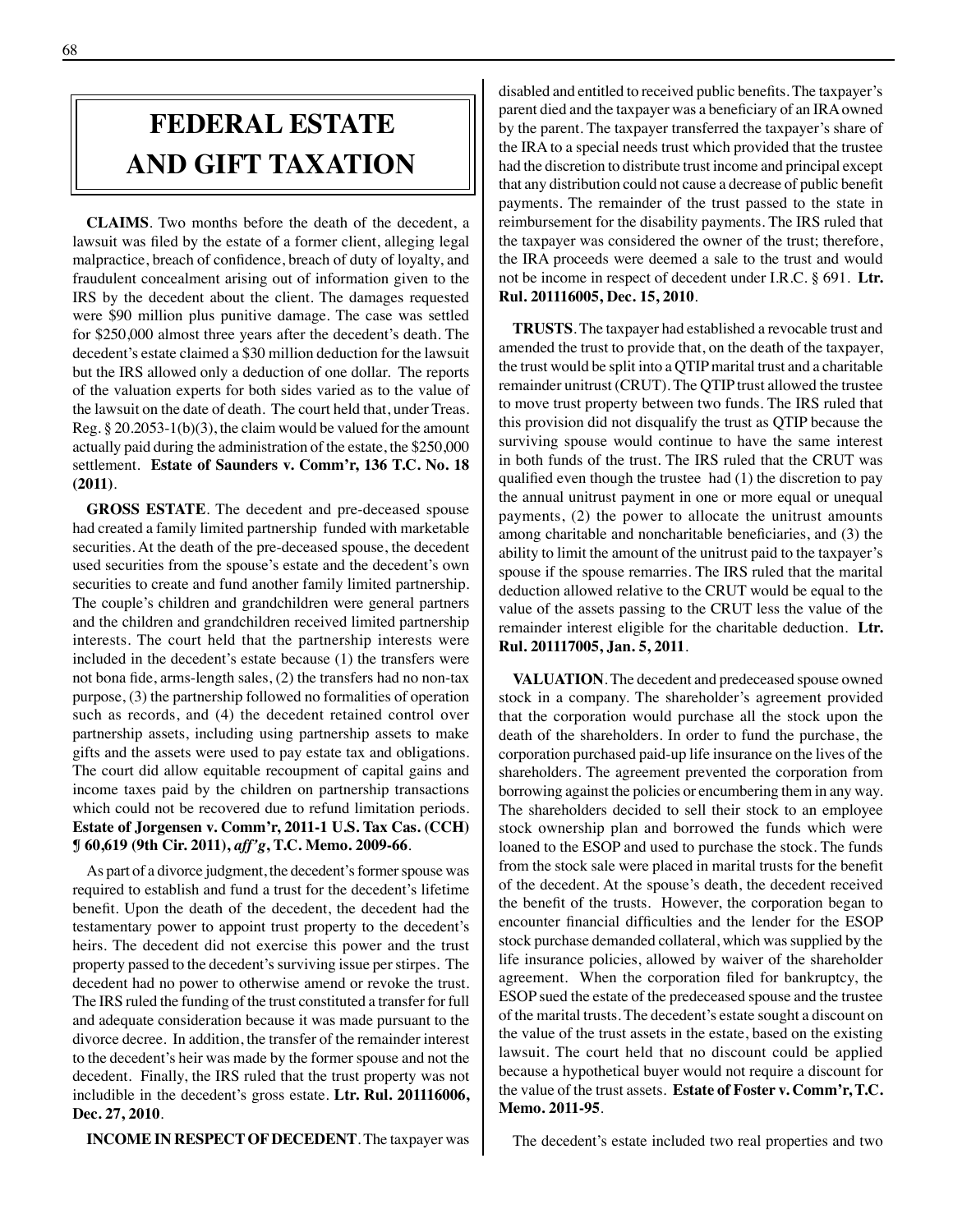paintings. Both of the real properties were subject to five-year leases and tenant's right of extension for up to 20 years. The court accepted the estate expert's appraisal of the real properties based on the income capitalization method. The estate and IRS had stipulated to discounts for fractional discounts because a portion of the interests in the properties had been gifted to the decedent's son. The court also valued the paintings using the estate expert's appraisals based on the appraiser's expertise with that type of art work. **Estate of Mitchell v. Comm'r, T.C. Memo. 2011-94**.

## **federal income taxation**

**ACCOUNTING METHOD.** The taxpayer corporation wanted to change its accounting period from a tax year ending with August 31 to a tax year ending on December 31. The taxpayer filed an income tax return for the short period but failed to file Form 1128 with the return. *Rev. Proc. 2006-45, 2006-2 C.B. 851* provides procedures for certain corporations to obtain automatic approval to change their annual accounting period under I.R.C. § 442. A corporation complying with all the applicable provisions of the revenue procedure will be deemed to have obtained the approval of the Commissioner to change its annual accounting period. Section 7.01(2) of Rev. Proc. 2006-45 provides that a Form 1128 filed pursuant to the revenue procedure will be considered timely filed for purposes of Treas. Reg. § 1.442-1(b)(1) only if it is filed on or before the time (including extensions) for filing the return for the short period required to effect such change. The IRS granted the taxpayer an extension of time to file Form 1128 with the regional service center where the original return was filed. **Ltr. Rul. 201116012, Jan. 7, 2011**.

**BUSINESS EXPENSES**. The taxpayers, husband and wife, were employed full-time as a college professor and a general manager of a corporation. The husband also taught seminars for another college and claimed the income from such work on Schedule C even though the college treated the husband as an employee and issued Forms W-2. The taxpayers claimed a variety of deductions for business expenses but failed to provide written substantiation records to support most of the expenses. The court held that the IRS properly disallowed the deductions for which the taxpayers did not provide written records. **Robinson v. Comm'r, T.C. Memo. 2011-99**.

**DISASTER LOSSES.** On April 19, 2011, the President determined that certain areas in North Carolina are eligible for assistance from the government under the Disaster Relief and Emergency Assistance Act (42 U.S.C. § 5121) as a result of a severe storms and tornadoes, which began on April 16, 2011. **FEMA-1969-DR**. Accordingly, taxpayers in the areas may deduct the losses on their 2010 federal income tax returns. See I.R.C. § 165(i).

**INCOME**. The taxpayer received payments from the state in compensation for providing care for the taxpayer's disabled child. The taxpayer did not include the payments in income, arguing that the payments were in the nature of welfare payments. The court found that the payments were in compensation for services provided for the state; therefore, the payments were income for services rendered by the taxpayer and taxable. **Harper v. Comm'r, T.C. Summary Op. 2011-56**.

**INNOCENT SPOUSE RELIEF.** The taxpayer filed for innocent spouse relief more than three years after notice of a levy was issued for unpaid taxes for tax years when the taxpayer was married. The court held that the taxpayer was eligible for relief under the factors in Rev. Proc. 2003-61, 2003-2 C.B. 296, except that the two-year limitation on filing for relief, under Treas. Reg. § 1.6015-5(b)(1), was not met. Although the court acknowledged that the Seventh and Third Circuit Courts of Appeal had held the regulation valid, the Tax Court re-affirmed its holding in Lantz v. Comm'r, 132 T.C. 131 (2009), rev'd, 607 F.3d 479 (7th Cir. 2010), that the regulation was invalid as contrary to the statute, I.R.C. § 6015(f). **Pullins v. Comm'r, 136 T.C. No. 20 (2011)**.

In response to H.R. 1450, which would remove the two-year limitation on filing for innocent spouse relief set by Treas. Reg. § 1.6015-5, and a letter from several lawmakers the IRS has announced that it is reviewing the limitation period as part of a review of the innocent spouse regulations. **CCH Federal Tax Day - Current, I.3, IRS Reviewing Equitable Innocent Spouse Rules, Shulman Tells Lawmakers, (May 5, 2011)**.

The taxpayer filed for innocent spouse relief from taxes owed when the taxpayer was married. The taxpayer provided evidence that the taxpayer suffered psychological abuse during all the years in which no taxes were paid. The court held that innocent spouse relief was allowed under I.R.C. § 6015(f) except for the tax years in which the taxpayer filed a separate return from the former spouse. **Thomassen v. Comm'r, T.C. Memo. 2011-88**.

The taxpayer and spouse were assessed additional taxes based on unreported income from funds embezzled by the spouse. The taxpayer was still married but the spouse had filed for divorce and the taxpayer was living separate from the spouse. The taxpayer filed for innocent spouse relief from the additional taxes. The IRS argued that the taxpayer was not entitled to innocent spouse relief because the embezzled funds were deposited in a joint account over which the taxpayer had withdrawal authority and that some of the embezzled funds were used to purchase a residence used by the taxpayer. The court found, however, that the taxpayer had no knowledge that the funds were embezzled or that the embezzled funds were not included in the income reported on their tax forms. Therefore, the court held that the taxpayer was entitled to innocent spouse relief for the taxes attributable to the embezzled funds. **Crouse v. Comm'r, T.C. Memo. 2011-97**.

#### **PARTNERSHIPS**.

ASSESSMENTS. The Fourth Circuit Court of Appeals has denied a petition for rehearing *en banc* in the following case. The taxpayer was a partner in a partnership which sold partnership property. The partnership overstated the partnership's basis in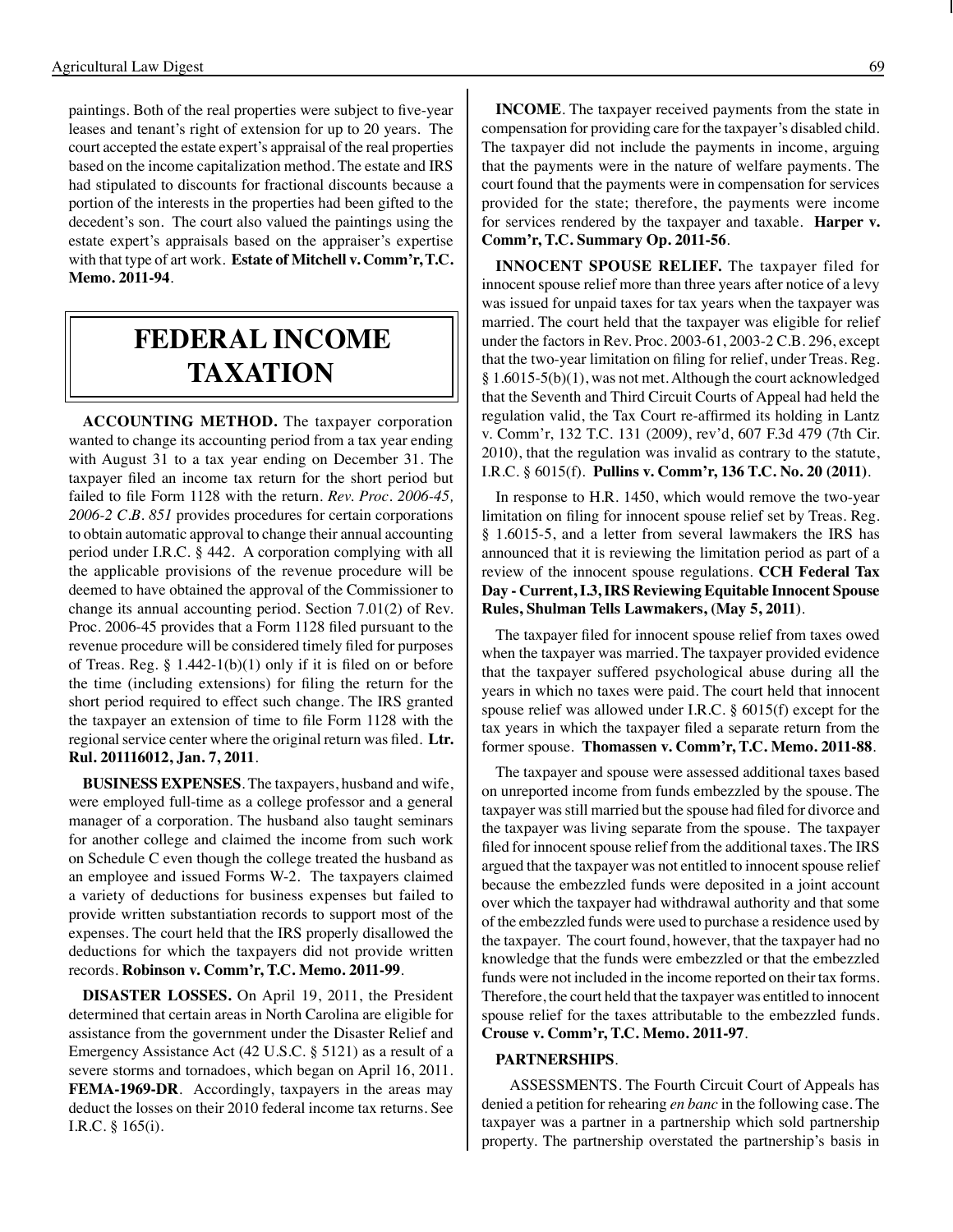the property, resulting in an understatement of taxable income from the sale. More than three years and less than six years after the filing of the tax return for the year of the sale, the IRS filed a final partnership administrative adjustment which resulted from a reduction of the partnership's basis in the property sold. The taxpayer sought summary judgment because the FPAA was filed more than three years after the filing of the return. The IRS argued that the six year limitation applied because the return understated taxable income because of the basis overstatement. The court held that the six year limitation did not apply because the overstatement of basis was not an understatement of receipt of income. **Home Concrete & Supply, LLC v. United States, 2011-1 U.S. Tax Cas. (CCH) ¶ 50,341 (4th Cir. 2011),** *pet. for rehearing en banc denied***, 2011-1 U.S. Tax Cas. (CCH) ¶ 50,207 (4th Cir. 2011),** *rev'g***, 2009-2 U.S. Tax Cas. (CCH) ¶ 50,794 (E.D. N.C. 2009)**.

ELECTION TO ADJUST BASIS. The taxpayer was a limited liability company which elected to be taxed as a partnership. One of the taxpayer's members sold an interest in the taxpayer to a new member. The taxpayer relied on a tax advisor for tax advice but failed to make the election, under I.R.C. § 754, to adjust the taxpayer's basis in partnership assets. The IRS granted the taxpayer an extension of time to make the election. **Ltr. Rul. 201116010, Dec. 23, 2010**.

**PASSIVE ACTIVITY LOSSES**. The taxpayer was in a real property business as defined by I.R.C. § 469 and was qualified under I.R.C. §  $469(c)(7)(B)$  to make an election to treat all interests in rental real estate as a single rental real estate activity. However, the taxpayer filed the income tax return for one year without the statement required by Treas. Reg.  $\S 1.469-9(g)(3)$ . The IRS granted an extension of time to file the election as provided in Treas. Reg. § 1.469-9(g)(3). **Ltr. Rul. 201117011, Jan. 5, 2011**.

**PENSION PLANS**. For plans beginning in May 2011 for purposes of determining the full funding limitation under I.R.C. § 412(c)(7), the 30-year Treasury securities annual interest rate for this period is 4.29 percent, the corporate bond weighted average is 6.08 percent, and the 90 percent to 100 percent permissible range is 5.43 percent to 6.03 percent. **Notice 2011-41, I.R.B. 2011-21**.

**PRACTICE BEFORE IRS**. The IRS has announced that the disbarment of an attorney to practice before the IRS has been upheld by the Treasury Secretary's Delegate to Hear Appeals. the attorney had failed to timely file returns from 2001 through 2006 and failed to file a return for 2007. The attorney also did not pay the taxes due on the returns. The Administrative Law Judge had imposed disbarment on the basis of the failures to timely file returns alone without consideration of the failures to pay. The ALJ found, during the periods in issue, that attorney was not mentally or physically incapacitated; was gainfully employed; prepared tax returns for others; engaged in legal work for clients; and conducted the attorney's own personal business. The Appellate Authority affirmed the judgment of the ALJ as based on substantial evidence. **IR 2011-52; Office** 

#### **of Professional Responsibility v. Petrillo, No. 2009-21 (April 22, 2011)**.

**REPAIRS**. The taxpayer owned a two-unit residential rental property which was sold. As part of the sale agreement, the taxpayer had repairs made to the property which included replacing tile, tubs, sinks, faucets, showers, toilets, baseboards, cabinets, countertops, and kitchen flooring. The taxpayer claimed the expenses as a repair deduction on Schedule A. The court held that the repairs were capital in nature and had to be added to the taxpayer's basis in the property in determining the tax loss from the sale of the property. **Oglesby v. Comm'r, T.C. Memo. 2011-93**.

**RETURNS**. The IRS has extended the date for filing and paying federal income taxes to June 30, 2011 for taxpayers in presidentially-declared federal disaster areas in Alabama, Mississippi, Georgia, Tennessee and Arkansas. Additional areas have been added so taxpayers and return preparers should check the IRS web site for updates. **AL/TN-2011-27TN; AL/TN-2011- 26AL; ATL 2011-36; OK-2011-08**.

#### **S CORPORATIONS**

ELECTION. The taxpayer was a newly formed corporation which the shareholder intended to be taxed as an S corporation. However, the election was not filed on Form 2553. The IRS granted the corporation an extension of time to file the S corporation election on Form 2553. **Ltr. Rul. 201117010, Jan. 12, 2011**.

**TAX RETURN PREPARERS**. The IRS has announced that it is taking steps to stop tax preparers with criminal tax convictions or permanent injunctions from preparing tax returns. More than 700,000 tax preparers nationwide have registered with the IRS and obtained Preparer Tax Identification Numbers (PTINs). This nine-digit number must be used by paid tax return preparers on all returns or claims for refund. Paid preparers must renew their PTINs annually to legally prepare tax returns. By comparing the new PTINs with a database managed by the IRS Office of Professional Responsibility, the IRS was able to identify 19 tax preparers who applied for PTINs and either failed to disclose a criminal tax conviction or have been permanently enjoined from preparing tax returns. With the end of the tax filing season, the IRS also will initiate a review of tax returns that were prepared by a preparer who used an identifying number other than a PTIN, did not use any identifying number, or did not sign tax returns they prepared. The agency will send notices to those preparers who used improper identifying numbers. The IRS is also piloting methods to help identify returns that appear to be professionally prepared but are unsigned by the preparer. The IRS is still registering approximately 2,000 preparers a week. Anyone who prepares for compensation all or substantially all of any federal return or claim for refund must register for a PTIN and pay a \$64.25 annual fee. The PTIN registration is the first step in a multi-year effort by the IRS to provide standards for and oversight of the tax preparation industry. Starting this fall, certain paid preparers will be required to pass a new competency test. The IRS will also conduct background checks on certain paid preparers. Additionally, expected to start in 2012, certain paid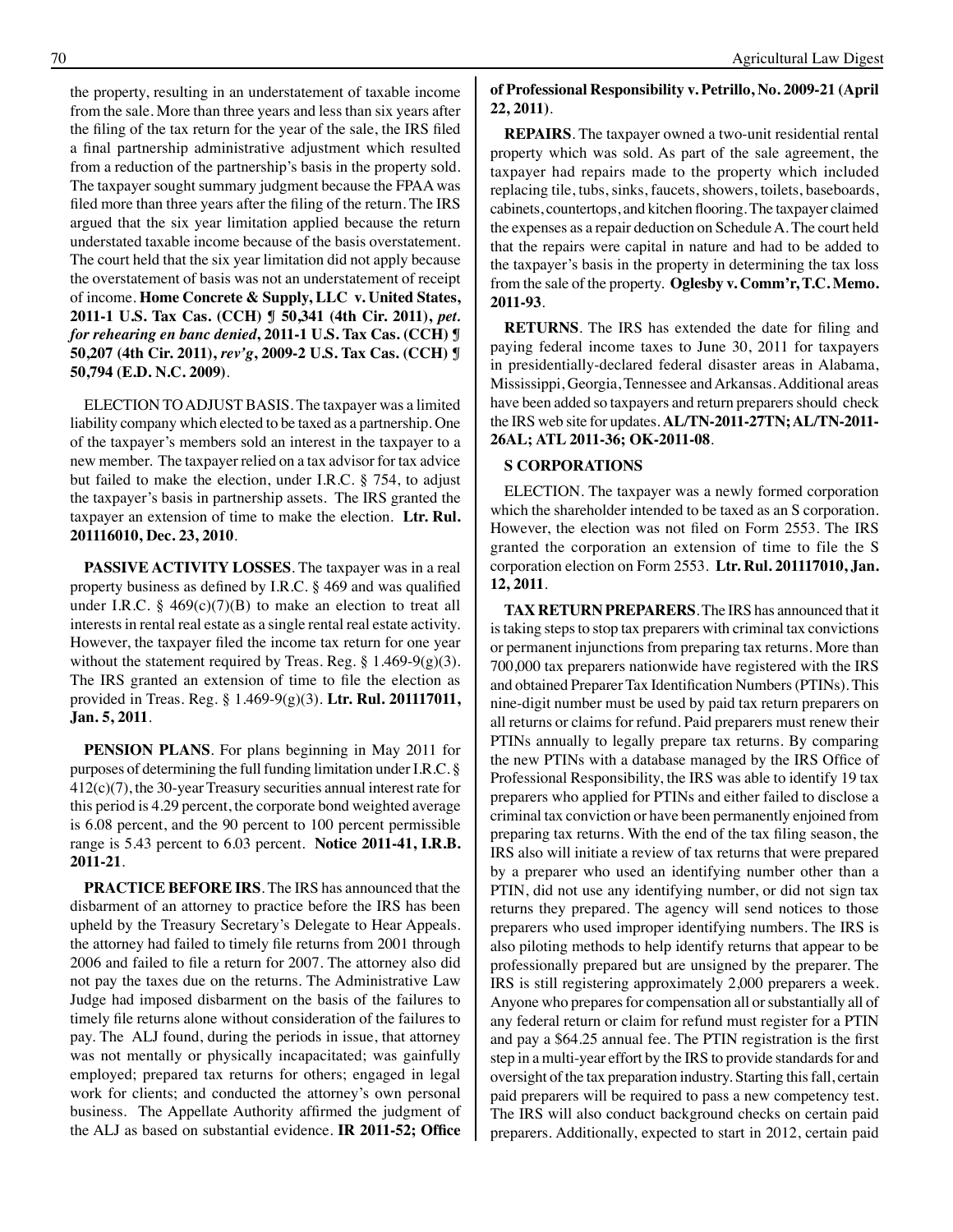preparers must have 15 hours of continuing education annually. Certified public accountants, attorneys and enrolled agents are exempt from the competency testing and continuing education requirements because of similar professional standards already applicable to those groups. Supervised employees of these exempt groups also are generally exempt. **IR-2011-47**.

**TRAVEL EXPENSES**. The taxpayer was employed as a heavy equipment operator through leads gained through the taxpayer's union. The taxpayer worked at various locations and on various projects and claimed vehicle travel expenses on Schedule A. The taxpayer provided no written or oral evidence to support the distance, time, purpose or destination of any vehicle travel. The court held that the IRS disallowance of any vehicle travel expenses was proper for lack of any substantiation. **Oglesby v. Comm'r, T.C. Memo. 2011-93.**

The taxpayer worked on commission as a sales representative of a business supply company. The taxpayer was required to travel by car to various businesses to attempt to sell them supplies. The taxpayer did not receive any reimbursement for travel expenses. The taxpayer used a tax return preparer to file the income tax return and claimed deductions on Schedule A for unreimbursed employee business expenses. The taxpayer submitted a mileage log for the taxpayer's car but the log included only the odometer reading at the end of each day but did not identify the individual trips in the log. The taxpayer admitted that personal trips taken during any particular day were not identified in the log. The taxpayer presented no other evidence to support any business use of the vehicle. The court held that the IRS properly denied all of the deductions for travel expenses based on lack of substantiation. **Solomon v. Comm'r, T.C. Memo. 2011-91**.

## **STate taxation**

**AGRICULTURAL USE.** The taxpayers owned 3.96 acres of rural land which was leased to a tenant. The land was planted mostly with peach trees and was zoned for exclusive farm use. The property received special farm valuation for property tax purposes. In 2008 and 2009, the property was inspected by the county assessor who discovered that the peaches were no longer harvested and that the orchard was in disrepair. The assessor disqualified the property for special farm use valuation for 2010-2011 tax year. The court also found that the orchard had been plowed and planted in row crops in 2010. However, the assessment in 2010-2011 was based on the use of the land in 2009 and the court upheld the disqualification of the land for farm use valuation because the land was not used for farming in 2009. The court noted that the use in 2010 would reinstate the qualification of the land for farm use valuation in 2011-2012 tax year. **Maitra v. Douglas County Assessor, 2011 Ore. Tax LEXIS 167 (Or. Tax Ct. 2011)**.

The taxpayer purchased a 37 acre parcel as part of a larger purchase of vacant rural land. The parcel was leased for ranching and classified as agricultural for several years. The county removed a fence along a highway and the ranching could no longer continue so the land was leased for farming to a tenant who was already

farming over 500 acres neighboring the 37 acre parcel. During 2006 the highway was widened and the parcel was not farmed by the tenant. The parcel was farmed in 2007 and 2008 after the construction ended. The county assessor changed the status of the parcel for 2006 to non-agricultural because no crops were grown. The Board of Adjustment reversed the change, holding that the parcel was to be treated as part of the entire 600 acre farm which was either actively farmed or enrolled in a government conservation program. On appeal the court held that, because the parcel was not actively farmed and was not enrolled in a conservation program or being restored for conservation purposes, the parcel was not eligible for agricultural use status in 2006. The court refused to consider the equitable argument that the farming of the land was prevented by the highway construction because the statute states that the property tax provisions be strictly construed. **C.P. Bedrock, LLC v. Denver County Board of Equalization, 2011 Colo. App. LEXIS 549 (Colo. Ct. App. 2011)**.

## **FARM INCOME TAX, ESTATE AND BUSINESS PLANNING SEMINARS**

### **by Neil E. Harl January 16-20, 2012 (tentative) Kailua-Kona, Big Island, Hawai'i**.

We are beginning to plan for another five-day seminar in Hawaii. Before contracting with the hotel and finalizing plans, we would like to gauge the interest in the seminar from our readers. If you are interested in attending the seminar, please send an e-mail to Robert@agrilawpress.com or letter to Agricultural Law Press, 127 Young Rd., Kelso, WA 98626 by May 15, 2011. If a sufficient number of people express an interest, we will contact all interested persons for a deposit in June and make arrangements for the seminars.

Seminar sessions run from 8:00 a.m. to 12:00 p.m. each day, Monday through Friday, with a continental breakfast and break refreshments included in the registration fee. Each participant will receive a copy of Dr. Harl's 400+ page seminar manual *Farm Income Tax: Annotated Materials* and the 600+ page seminar manual, *Farm Estate and Business Planning: Annotated Materials,* both of which will be updated just prior to the seminar. The seminar registration fee is \$645 for current subscribers to the *Agricultural Law Digest,* the *Agricultural Law Manual* or the *Principles of Agricultural Law*. The registration fee for nonsubscribers is \$695. Brochures have been sent to all subscribers. For more information call Robert Achenbach at 360-200-5666 or e-mail at robert@ agrilawpress.com.